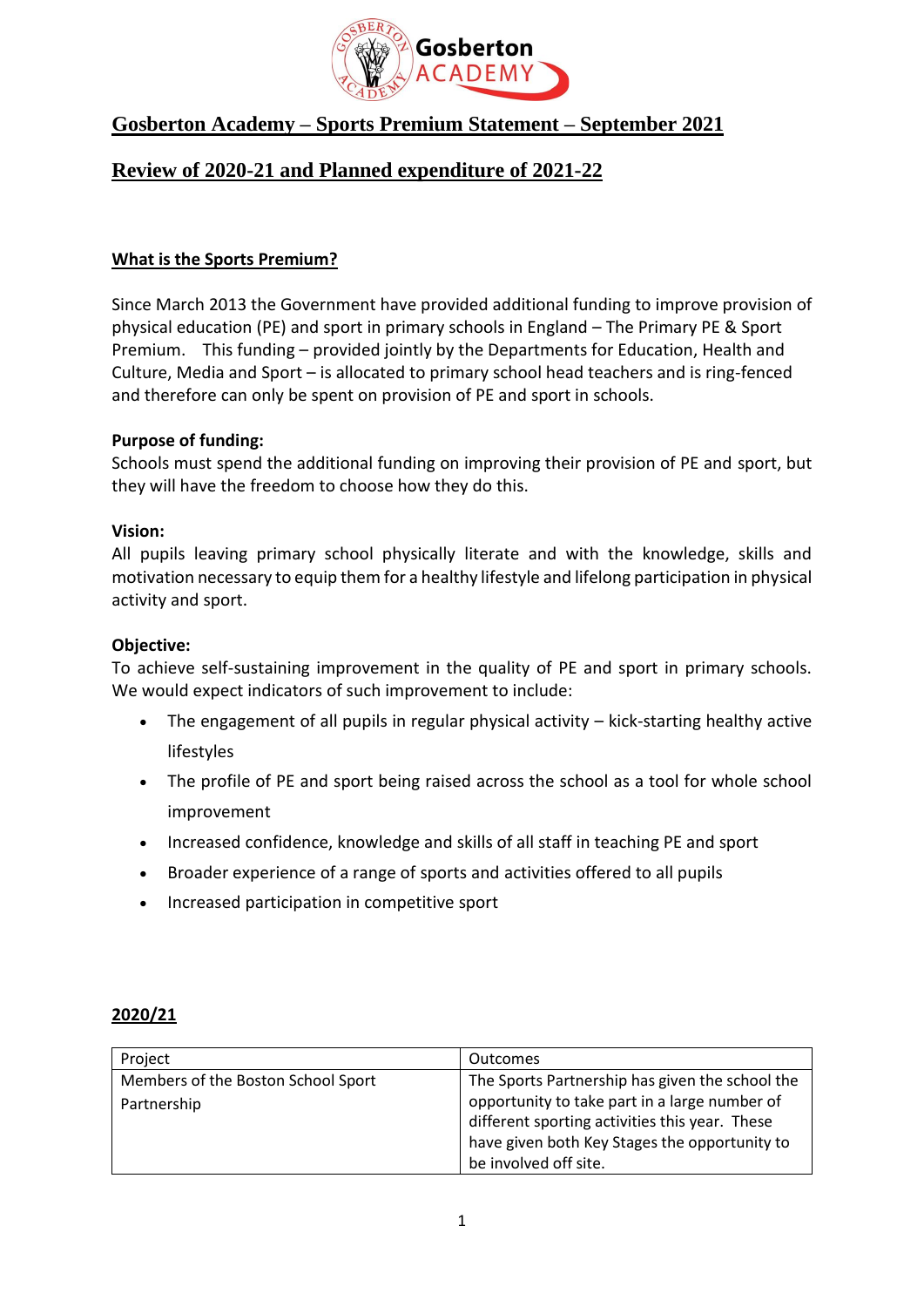

|                                                                   | The way the competition structure has been<br>set, has given pupils across Key Stage 2 a large<br>access to competitive sport, which has also<br>seen large numbers being involved.<br>*See calendar below                                                                                         |
|-------------------------------------------------------------------|----------------------------------------------------------------------------------------------------------------------------------------------------------------------------------------------------------------------------------------------------------------------------------------------------|
| Members of Elite Sports Academy competitions                      | Elite Sports Academy organise competitive<br>sporting competitions to allow children the<br>opportunity to develop their understanding of a<br>range of competitive sports.                                                                                                                        |
| After school sports coaching and clubs (free of<br>charge)        | Curling<br>Bat and Ball KS1 (Tennis and Rounders)<br>Dodgeball<br>Multi-skills (KS1)<br>Football<br>Dance<br>Gymnastics<br>Hockey<br><b>Tennis</b><br>Striking and Fielding (Cricket and Rounders)<br>Basketball<br>Netball<br>Multi-skills (KS2)<br>Cricket                                       |
| Invest in new playtime equipment to<br>encourage active playtimes | All children in KS1 and KS2 have access to the<br>new play equipment. The equipment is used at<br>break and lunchtime.                                                                                                                                                                             |
| Swimming                                                          | Due to Covid-19, children have not had the<br>opportunity to go swimming this academic<br>year. Year 6 did complete their top-up swim as<br>a result of being part of the Boston School Sport<br>Partnership. 82% (14/17) of Year 6 were<br>swimming at least 25 metres by the end of the<br>year. |
| Key Stage 1 Sport Development Day                                 | All Key Stage 1 children have taken part in a<br>development day that has developed a wide<br>range of skills within a range of sports.                                                                                                                                                            |
| <b>Playground Leader Training</b>                                 | 10 Year 4 children were trained to ensure that<br>they were able to engage children with a<br>variety of games during breaks and lunch times.<br>The Year 4 children worked on a rota and<br>engaged all ages of children with fun, active<br>sessions and games.                                  |
| <b>Sporting Development Days</b>                                  | Elite Sports Academy were able to co-ordinate<br>development days for all children, looking at a<br>range of sports and further developing their<br>sporting understanding.                                                                                                                        |
| Involvement with Lincolnshire Cricket                             | Lincolnshire Cricket came and worked with all<br>five classes, offering a free taster session to<br>children looking at how Cricket can be fun for<br>all.                                                                                                                                         |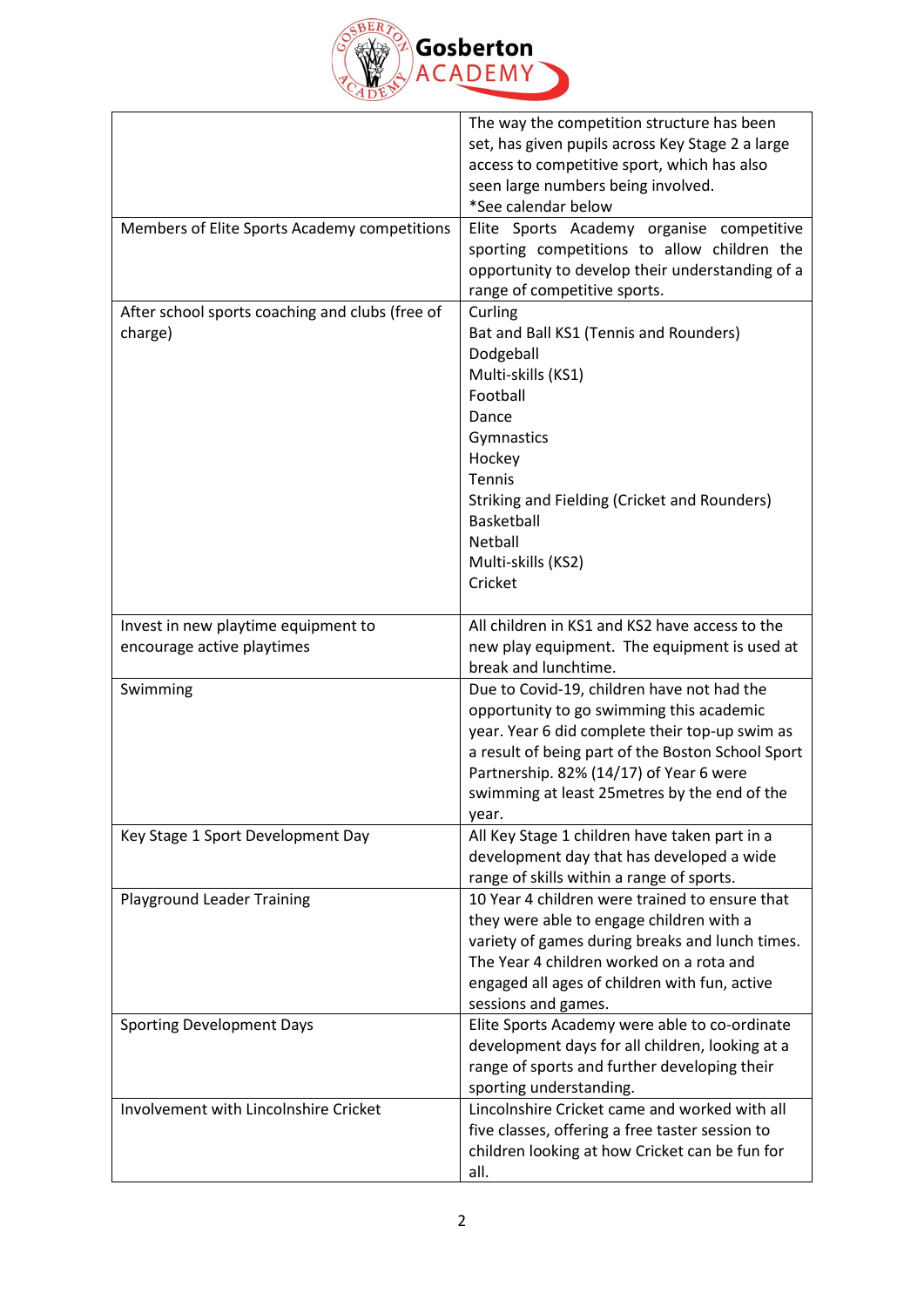

|                                       | Children from Gosberton Academy then went           |
|---------------------------------------|-----------------------------------------------------|
|                                       | on to join All Stars and Dynamos at local cricket   |
|                                       | clubs. These two initiatives are designed to get    |
|                                       | children involved in cricket prior to any           |
|                                       | competitive cricketing opportunities.               |
| <b>Competitive School Sports Week</b> | Elite Sports Academy were able to co-ordinate       |
|                                       | competitive sporting competitions for all           |
|                                       | children, looking at a range of sporting activities |
|                                       | and further developing their understanding.         |

# **\*Sports Calendar 2020/2021**

| <b>Date</b>                                | Event                                                        | <b>Number attending</b> |
|--------------------------------------------|--------------------------------------------------------------|-------------------------|
| Monday 14 <sup>th</sup> September<br>2020  | Bikeability Week - Year 5 and 6<br>children                  | 30 children. (Y5/6)     |
| Tuesday 22 <sup>nd</sup> September<br>2020 | Archery competition - once a week<br>for five weeks.         | 8 children. (Y6)        |
| Thursday 8 <sup>th</sup> October 2020      | Orienteering Day - Malaysia, Costa<br>Rica and Poland Class. | 80 children (Y3-6)      |
| Friday 20 <sup>th</sup> November 2020      | Tri-Golf competition - once a week<br>for 5 weeks.           | 10 children (Y5/6)      |
| Friday 30th April 2021                     | Kurling competition - once a week<br>for 5 weeks             | 10 children (Y4/5)      |
| Monday 10 <sup>th</sup> May 2021           | PGL Day trip - Outdoor and<br>Adventurous activities         | 20 children (Y6)        |
| Monday 14th June 2021                      | <b>Playground Leaders Training</b>                           | 12 children (Y3 and Y4) |
| Tuesday 6 <sup>th</sup> July 2021          | <b>Boys Football Tournament</b>                              | 10 children (Y4-6)      |
| Tuesday 6 <sup>th</sup> July 2021          | Tri-Golf development session                                 | 10 children (Y4)        |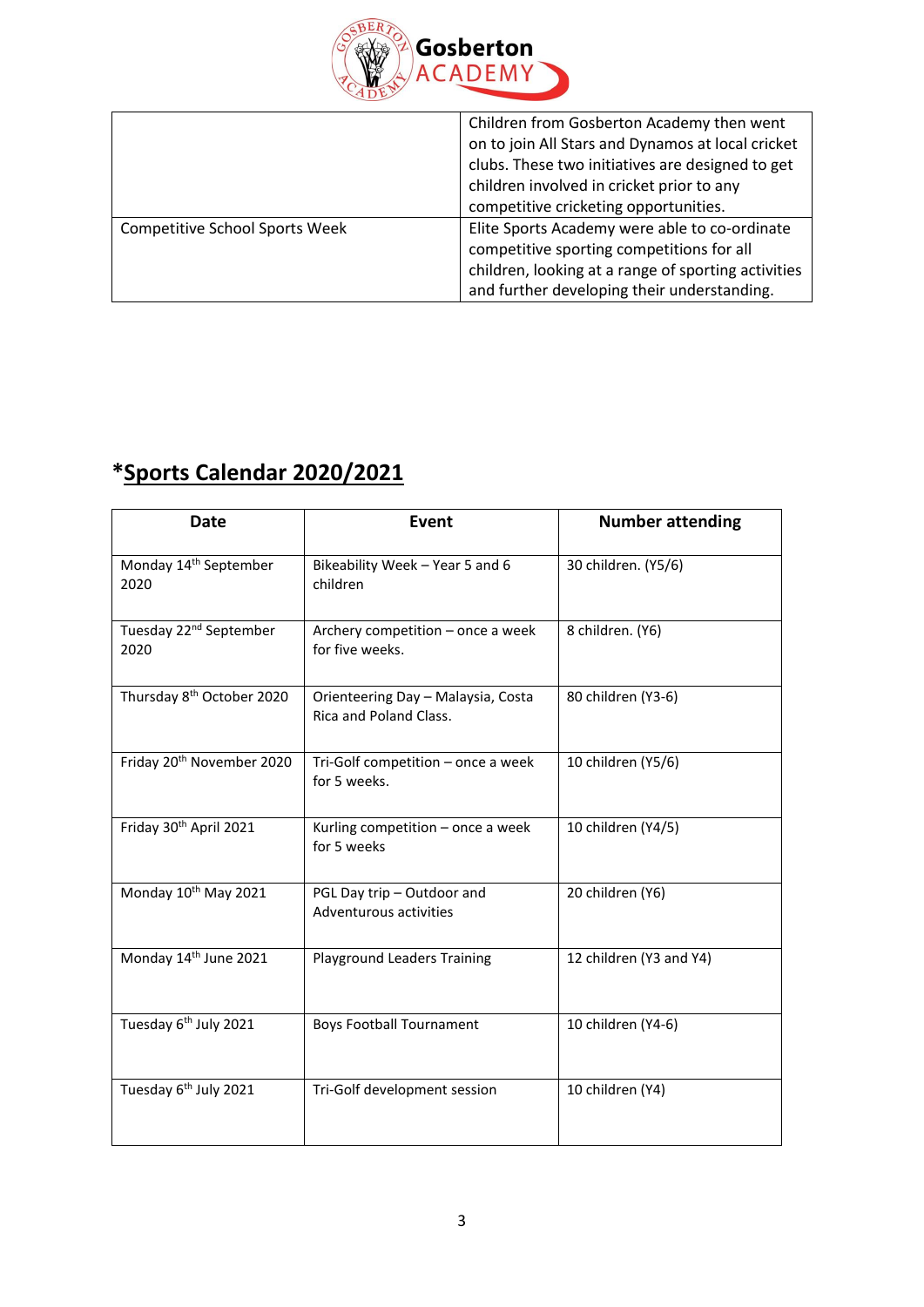

| Friday 9th July 2021              | Cricket competition                                    | 10 children (Y5/6) |
|-----------------------------------|--------------------------------------------------------|--------------------|
| Friday 16 <sup>th</sup> July 2021 | Capture the Castle Competition                         | 20 children (Y4-6) |
| Monday 19 <sup>th</sup> July 2021 | Sports Development Week - each<br>morning of the week. | All children       |

# **Sports Premium Funding 2020/21**

| <b>Sports Premium funding</b><br>received:                                               | £17110                                                                                                                       |                   |
|------------------------------------------------------------------------------------------|------------------------------------------------------------------------------------------------------------------------------|-------------------|
| Aims of spending                                                                         | Costings                                                                                                                     | <b>Total cost</b> |
| Elite Sports After-School Clubs                                                          | Cost per session - $\overline{130}$<br>3 per week.<br>33 weeks per year.                                                     | £2970             |
| <b>Boston School Sports</b><br>Partnership                                               | One off cost per year                                                                                                        | £2500             |
| Transport to and from<br>different sporting events.                                      | Events throughout the year                                                                                                   | £200              |
| PE and Playground Equipment                                                              | One off cost                                                                                                                 | £1300             |
| <b>Outdoor Adventurous</b><br>activities - PGL                                           | One off cost per year                                                                                                        | £756.50           |
| <b>Elite Sports Tournaments</b>                                                          | cost for individual tournament                                                                                               | £150              |
| <b>Primary PE Passport</b><br>Subscription                                               | One off cost per year                                                                                                        | £599              |
| <b>REAL PE Subscription (in</b><br>readiness for 2021-22)                                | One off cost per year                                                                                                        | £2290             |
| <b>Sports Development Week</b>                                                           | Cost of staffing - £55 x $10 =$<br>£550.<br>Cost of Rewards and Trophies $=\pm 900$<br>£150.<br>Cost of equipment - $£200$ . |                   |
| CPD for Teaching Assistant<br>during whole academic year. time to be in all PE sessions. | $\overline{0.3}$ of teaching assistants release £5000                                                                        |                   |
|                                                                                          |                                                                                                                              |                   |
| <b>TOTAL:</b>                                                                            |                                                                                                                              | £16,665.50        |
| Carry over to 2021-22 Academic Year                                                      |                                                                                                                              | £444.50           |

# **Swimming Information**

| Voor i<br>Group<br>Lm<br>i Edi<br>-- | 10m | <b>25m</b> | %<br>-of<br>---<br>25m |
|--------------------------------------|-----|------------|------------------------|
|--------------------------------------|-----|------------|------------------------|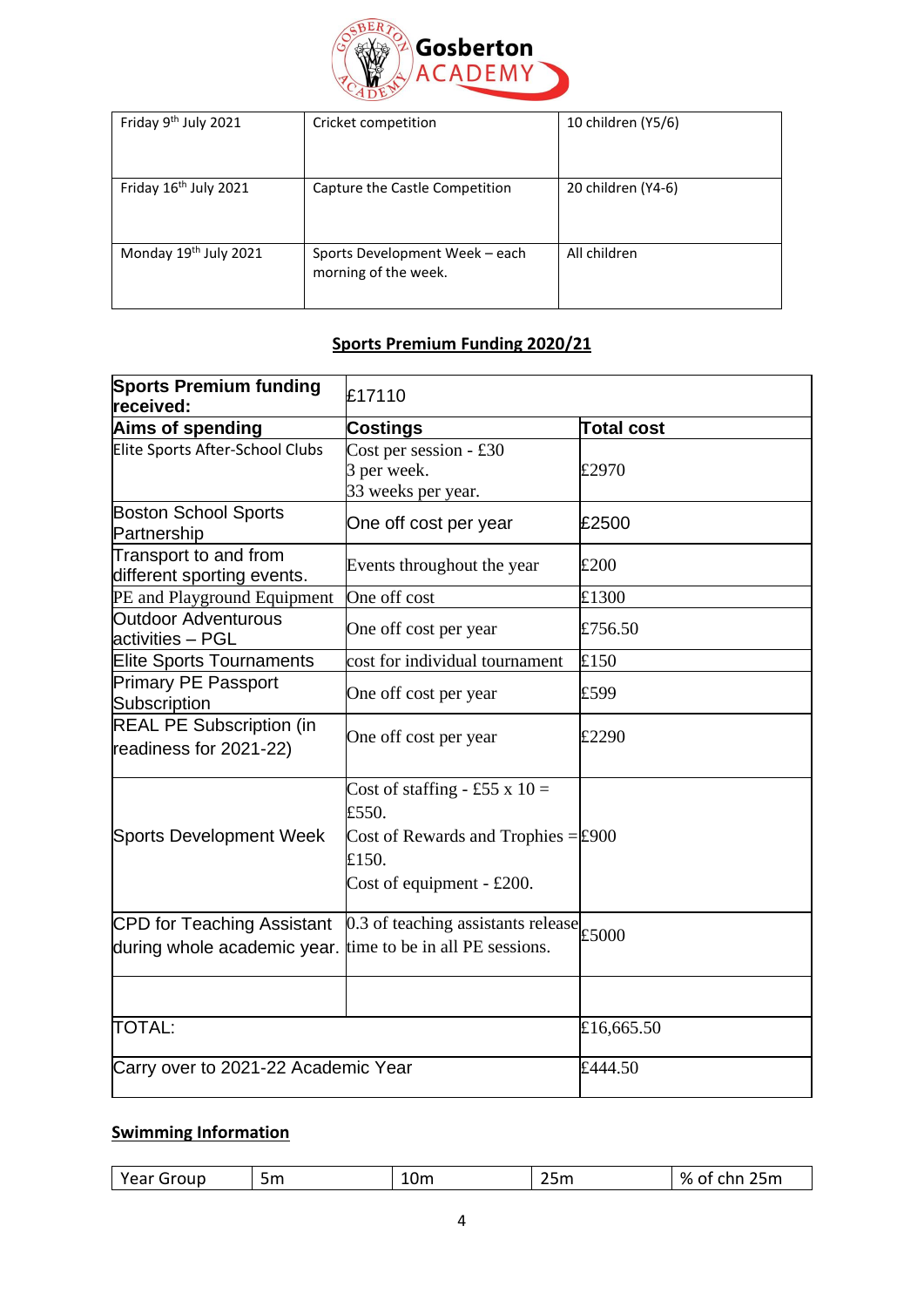

| 3(22) | n/a     | n/a    | n/a | n/a |
|-------|---------|--------|-----|-----|
| 4(21) | 1 ว     |        | Д   | 19% |
| 5(20) | 13      |        |     | 35% |
| 6(17) | 17<br>⊥ | ⇁<br>∸ | 14  | 82% |

The above information is recorded from school swimming lessons that take place each week.

During the academic year, each child would attend weekly swimming sessions for one full term, either Autumn, Spring or Summer.

## **Impact**

**Our staff and children are benefitting greatly from the Sports Premium funding, which is having a positive impact on our pupils' physical wellbeing, as well as broadening all of our horizons with regard to sporting experiences. Below is an outline of the impact that the Sport Premium Funding has had on our school and pupils;**

- We have been able to offer a wider variety of sports clubs, including those run by specialist sports coaches. These have included opportunities for sports which may not have been experienced by children previously such as fencing, boxercise and curling. The clubs have continued to further promote and develop a range of sporting skills which can be applied across a variety of sports. Through the range of physical activities, children have been able to recognise that although sport can be competitive, it can be useful in a variety of other ways – creating and forming relationships, mental health and wellbeing, developing resilience, promoting challenge and developing collaborative skills
- Even during the Covid-19 pandemic, Aftter-school clubs have continued to be well attended and 70% of the children at Gosberton Academy have attended at least one club. This is similar to 2018-19 (74.2%) and better than 2017-18 (69.5%), 2016-17 (64.8%) and 2015-16 (32%).
- The increased attendance at sports clubs has also had a significant impact on the children's abilities and confidence. The Headteacher teaches all of the PE at Gosberton Academy and this has allowed a clear progression throughout the school for developmental skills needed in a range of sporting activities. The introduction of the same teaching assistant in all PE lessons has developed her subject knowledge and allowed her the opportunity to work on her PE delivery and support.
- 100% of children have experienced some further sporting development sessions from external companies and sports clubs.
- 82% of children in Y6 were able to swim 25 metres by the end of Y6.
- As a result of the children's range of experiences, more children have started to take part in physical activity outside of school. 56% of Key Stage 2 children take part in sport outside of school. Some of the activities include: football, cricket, rugby, gymnastics, tennis, dance, horse riding, swimming and hockey.

## **How will we be spending our Sports Funding 2021/2022?**

At Gosberton Academy we understand the importance of physical activity and sport. We believe that being active, working as a team and trying new sports is vital to the overall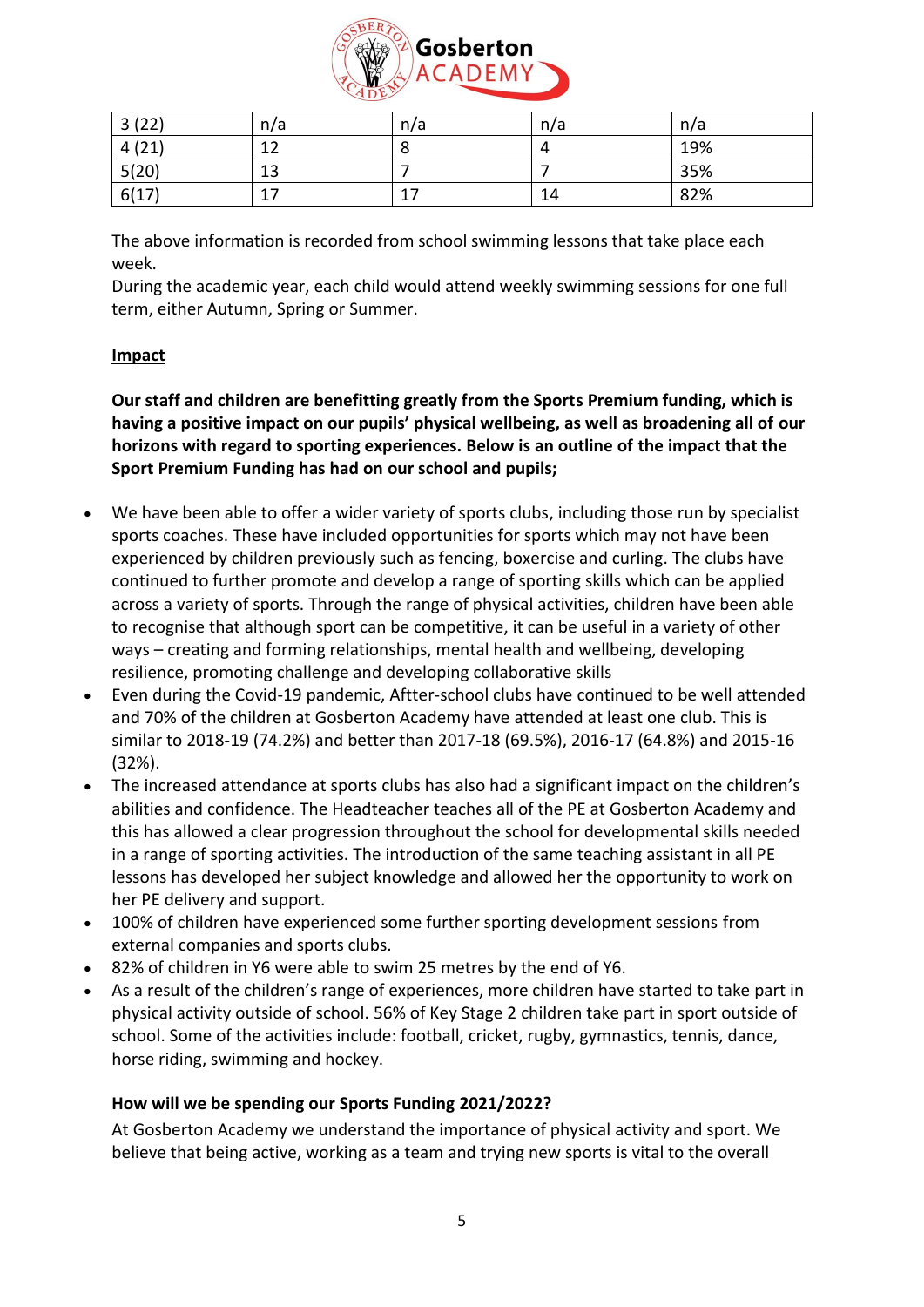

wellbeing of our pupils. With this in mind we propose to spend this additional Sports Premium funding in the following ways:

| <b>Sports Premium funding</b><br>received:               | £17090                                                                                                                                  |                       |
|----------------------------------------------------------|-----------------------------------------------------------------------------------------------------------------------------------------|-----------------------|
| Aims of spending                                         | <b>Costings</b>                                                                                                                         | <b>Estimated Cost</b> |
| Membership to Boston School                              |                                                                                                                                         |                       |
| Sport Partnership                                        | One off cost.                                                                                                                           | £2500                 |
| <b>Entry to Elite Sports</b><br>Academy competitions     | Entry to in-House Leagues<br>$-£200.$<br>2 <sup>nd</sup> team Entry to in-House<br>leagues - £150.<br>Entry to Power Leagues -<br>£300. | £650                  |
| After-School Club<br>Provision - Elite Sports<br>Academy | 33 weeks.<br>3 weeks per club.<br>$£30$ per club                                                                                        | £3960                 |
| <b>CPD</b> for Teaching Assistant                        | TA release time to ensure all<br>PE lessons can be attended to<br>observe PE teacher.                                                   | £5000                 |
| <b>Bikeability</b>                                       | One-off cost                                                                                                                            | £200                  |
| <b>Sports Development Week</b>                           | £55 per session $-10$ sessions<br>$-£550.$<br>£200 Equipment and<br>Rewards.                                                            | £750                  |
| <b>PGL Activity Day</b>                                  | £50 per child.                                                                                                                          | £1050                 |
| Total:                                                   |                                                                                                                                         | £14,110               |
| Still to be spent:                                       |                                                                                                                                         | £2980                 |

- Membership to the Boston Sports Partnership
- Transport to sports events
- Employ specialist sports coaches
- Enter competitive events run by Elite Sports Academy
- Offer after school and lunchtime sports coaching and clubs
- Subsidise PGL activity day for Year 4 and 5 children.
- Subsidise the Y6 PGL Residential. Money to contribute to the cost of the residential to allow more children to attend and experience outdoor and adventurous learning.
- Purchase new sports and playground equipment
- Invest in training sports leaders to lead activities
- Work with local sports clubs to raise children's sporting involvement outside of school. Promote sporting opportunities outside of school and continue to point children in the right direction of different clubs across a wide range of sports.
- PGL Activity Day Engage all pupils in physical activity and inspire pupils further in the development of their health and wellbeing
- Chance to Shine Cricket opportunity.